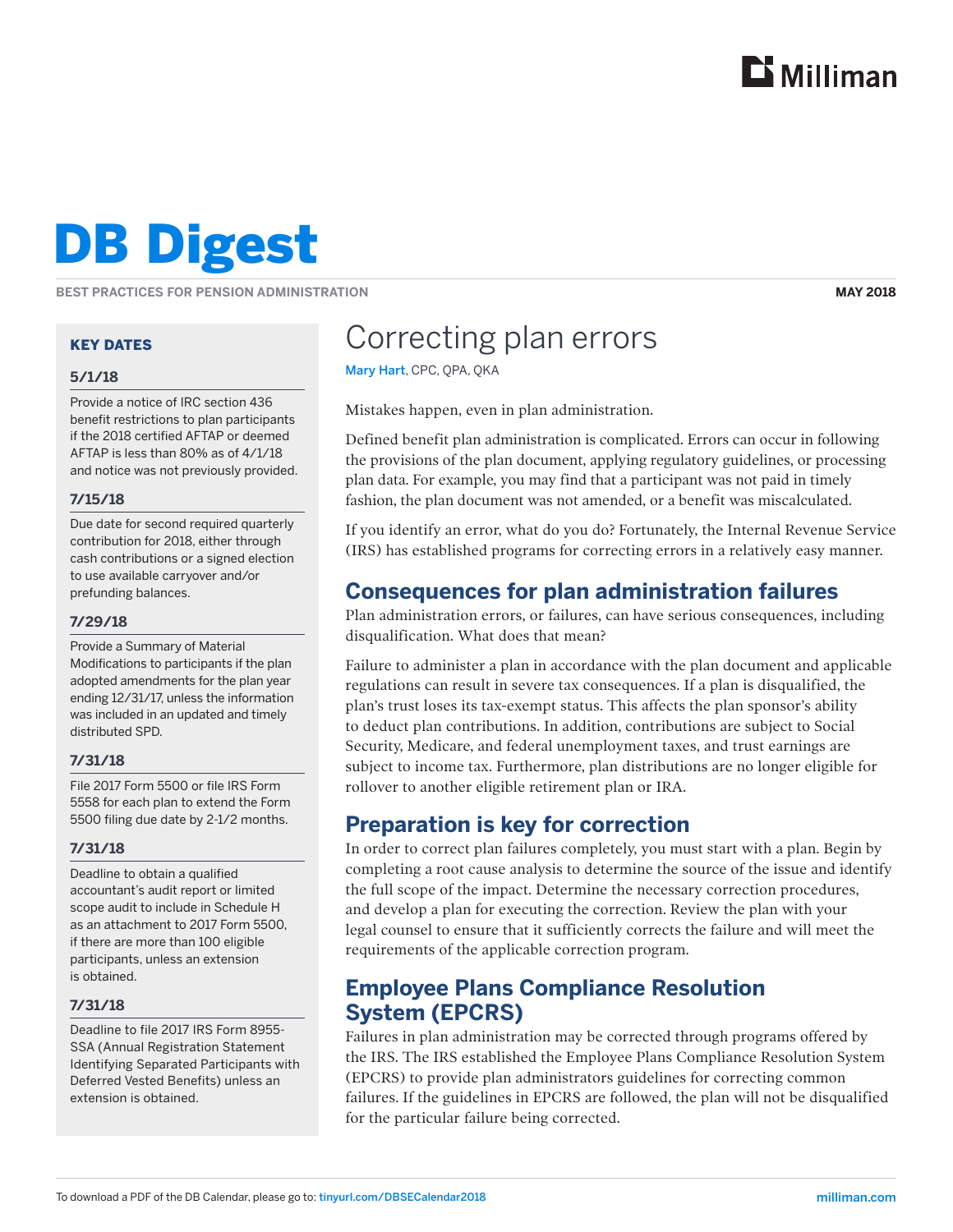EPCRS defines four categories of failures:

- 1. Operational failure: The plan was not operated according to the plan document.
- 2. Plan document failure: The plan document does not comply with regulatory requirements.
- 3. Demographic failure: The plan fails minimum coverage, minimum participation, or nondiscrimination testing.
- 4. Employer eligibility failure: The employer is not eligible to sponsor the type of retirement plan.

The EPCRS guidelines offer three correction programs: the Self-Correction Program without an IRS filing, the Voluntary Correction Program requiring an IRS filing, and the Audit Closing Agreement Program for failures identified by the IRS during an audit. In general, operational failures may be corrected under any of the correction programs. Failures that fall under the other categories may only be corrected through the Voluntary Correction Program or Audit Closing Agreement Program.

### **Correction considerations**

There are a few key principles to keep in mind when correcting a failure. Generally, the IRS requires full correction. This means that the correction must be made for all participants and beneficiaries, for all taxable years.

For most operational failures, the impacted participants and the plan must be made whole. In other words, the correction must restore the participants and the plan to the positions they would have been in had the failure not occurred. In addition, some corrections, such as corrective distributions, must include earnings or interest.

The correction should be reasonable and appropriate for the failure. EPCRS describes in detail many preapproved corrections for common plan failures. For example, these include overpayments, failure to pay required minimum distributions (RMDs), and failures related to the IRS compensation and benefit limits. For other failures, the plan sponsor should determine a reasonable and appropriate correction method that follows the principles outlined in EPCRS. In addition, corrections for similar failures must be consistent.

## **Self-Correction Program (SCP)**

The Self-Correction Program (SCP) allows the plan sponsor to correct operational failures without involving the IRS. Under SCP, the plan sponsor does not receive specific approval from the IRS for the correction. Because there is no filing with the IRS, there is no user fee associated with SCP. In order to qualify for SCP, the plan must have documented procedures in place to avoid failures.

SCP may be used to correct insignificant failures, as well as significant failures in limited circumstances. Insignificant failures may be corrected through SCP at any time, even if the plan is being audited by the IRS. In general, significant failures must be corrected by the end of the second plan year following the year in which the failure occurred. Whether or not a failure is significant depends on many factors, including the number of participants impacted, the amount of the benefits impacted, and whether the failure was corrected within a reasonable timeframe.

## **Voluntary Correction Program (VCP)**

The Voluntary Correction Program (VCP) is used when SCP is not available or when the plan sponsor wishes to obtain IRS approval for the correction. VCP may be used to correct plan document failures, demographic failures, employer eligibility failures, and operational failures. Under VCP, the plan sponsor files an application with the IRS and pays a user fee. The application must describe the details of the failure, the proposed correction, and the procedures established to prevent future failures. If the IRS approves the correction methodology, it issues a compliance statement and the plan sponsor then completes the correction.

## **Updated 2018 VCP filing fees**

As noted in Milliman's Benefits Alert 2018-01, the IRS announced that it significantly reduced the fees for most plans to correct failures under VCP. The new, lower fees are based on plan assets and are capped at \$3,500, whereas fees were previously based on the number of plan participants and capped at \$15,000. These new fees allow plan sponsors to correct multiple eligible failures in a single filing, at a low cost for most plans.